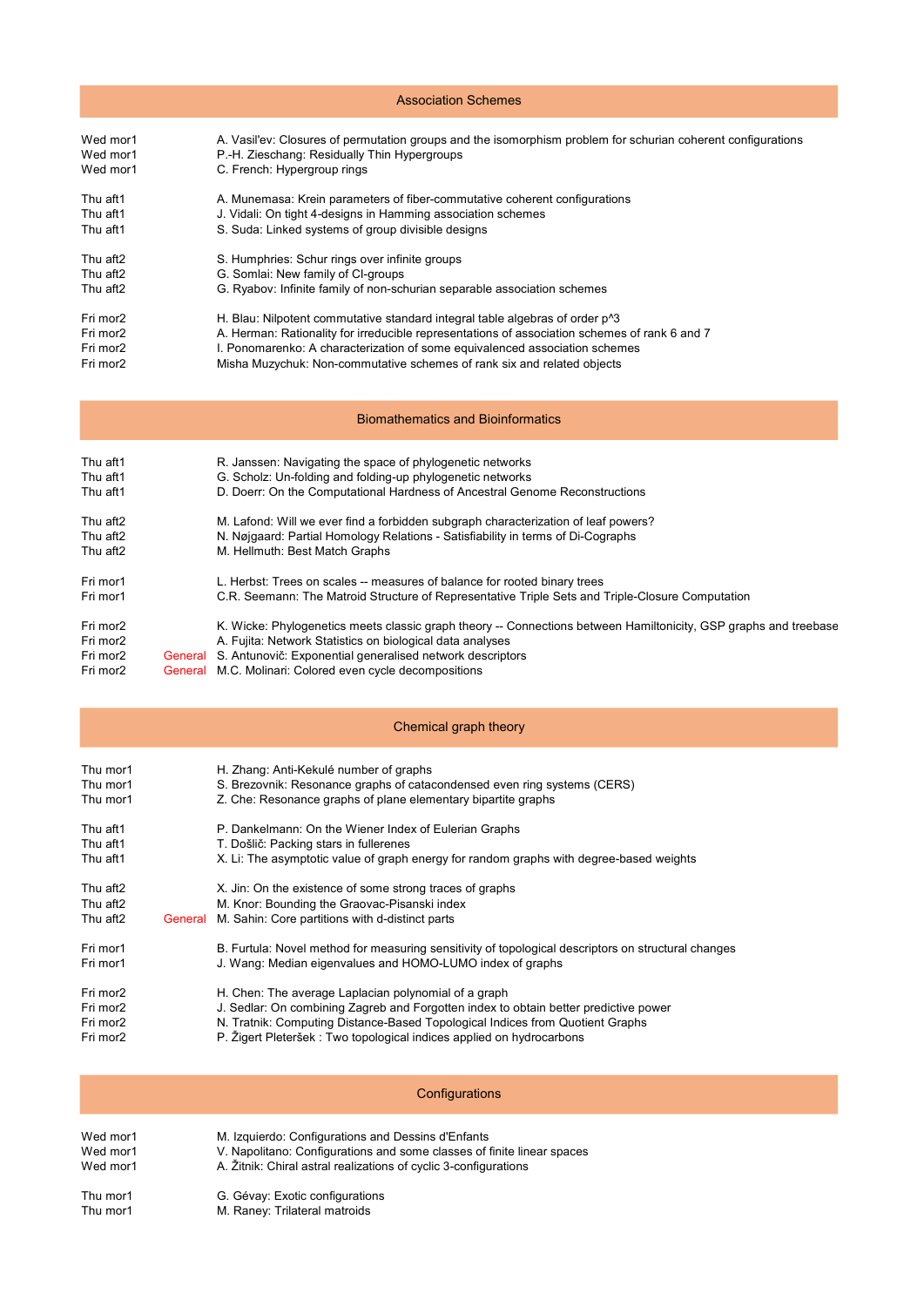|          | J. Kovič: Platonic configurations                                                                                    |  |  |  |
|----------|----------------------------------------------------------------------------------------------------------------------|--|--|--|
| Fri mor1 | T. Pisanski: The remarkable rhombic dodecahedron graph                                                               |  |  |  |
| Fri mor1 | K. Stokes: Dualities, trialities, configurations and graphs                                                          |  |  |  |
| Fri mor2 | L. Berman: Eventually, 5-configurations exist for all n                                                              |  |  |  |
| Fri mor2 | J. Bokowski: On the Finding of Symmetric Polyhedral Realizations without Self-Intersections of Hurwitz's Regular Maj |  |  |  |
| Fri mor2 | M. Saniga: Doily - A Gem of the Quantum Universe                                                                     |  |  |  |
| Fri mor2 | H. Gropp: On the early history of configurations                                                                     |  |  |  |
|          | <b>Designs</b>                                                                                                       |  |  |  |
| Mon mor1 | A. Pott: Homogeneous cubic bent functions                                                                            |  |  |  |
| Mon mor1 | J.R. Schmitt: Distinct partial sums in cyclic groups                                                                 |  |  |  |
| Mon mor1 | O. Olmez: Partial Geometric Designs and Their Links                                                                  |  |  |  |
| Mon aft1 | D. Crnković: Self-orthogonal codes from block designs and association schemes                                        |  |  |  |
| Mon aft1 | R. Egan: Complementary sequences and combinatorial structures                                                        |  |  |  |
| Mon aft1 | S. Costa: Relative Heffter arrays and biembeddings                                                                   |  |  |  |
| Mon aft2 | A. Wassermann: On q-analogs of group divisible designs                                                               |  |  |  |
| Mon aft2 | A. Pasotti: Odd sun systems of the complete graph                                                                    |  |  |  |
| Mon aft2 | S. Ban: New extremal Type II Z_4-codes of length 32 obtained from Hadamard designs                                   |  |  |  |
| Tue aft1 | V. Kabanov: Deza graphs with parameters (v,k,k-2,a)                                                                  |  |  |  |
| Tue aft1 | F. Merola: Cycle systems of the complete multipartite graph                                                          |  |  |  |
| Tue aft1 | A. Švob: Self-orthogonal codes from orbit matrices of Seidel and Laplacian matrices of strongly regular graphs       |  |  |  |
| Tue aft2 | M.O. Pavčevič: Constructions of some new t-designs acted upon nonabelian automorphism groups                         |  |  |  |
| Tue aft2 | T. Vučičič: Groups S n \times S m in construction of flag-transitive block designs                                   |  |  |  |
| Tue aft2 | T. Traetta: Pyramidal Steiner and Kirkman triple systems                                                             |  |  |  |
|          | Discrete and computational geometry                                                                                  |  |  |  |
|          |                                                                                                                      |  |  |  |
| Tue aft1 | D. Pálvölgyi: Polychromatic coloring of geometric hypergraphs                                                        |  |  |  |
| Tue aft1 | M. Saumell: Hamiltonicity for convex shape Delaunay and Gabriel graphs                                               |  |  |  |
| Tue aft1 | G. Liotta: Bend-minimum Orthogonal Drawings                                                                          |  |  |  |
| Tue aft2 | D. Bokal: Bounded degree conjecture holds precisely for c-crossing-critical graphs with c\le 12                      |  |  |  |
| Tue aft2 | A. Vegi Kalamar: Counting Hamiltonian cycles in 2-tiled graphs                                                       |  |  |  |
| Tue aft2 | Y. Kempner: Spanoids, Greedoids and Violator Spaces                                                                  |  |  |  |
| Wed mor1 | H.R. Tiwary: Small polytope for Subtour Elimination in TSP                                                           |  |  |  |
| Wed mor1 | P. Hliněný: On Colourability of Polygon Visibility Graphs                                                            |  |  |  |
| Wed mor2 | É. Colin de Verdière: Multicuts in planar and surface-embedded graphs                                                |  |  |  |
| Wed mor2 | C. Gavoille: Shorter Implicit Representation for Planar Graphs                                                       |  |  |  |
| Wed mor2 | S. Cabello: Maximum Matchings in Geometric Intersection Graphs                                                       |  |  |  |
|          | Distance-regular graphs                                                                                              |  |  |  |
| Mon mor1 | R.F. Bailey: On distance-regular graphs on 486 vertices                                                              |  |  |  |
| Mon mor1 | A. Neumaier: t-point counts in distance-regular graphs                                                               |  |  |  |
| Mon mor1 | H. Suzuki: The universal C-cover of a completely regular clique graph                                                |  |  |  |
| Tue mor1 | B. Fernández: On the Terwilliger Algebra of Locally Pseudo-Distance-Regular Graphs                                   |  |  |  |
| Tue mor1 | S. Penjič: A combinatorial approach to the Terwilliger algebra modules of a bipartite distance-regular graph         |  |  |  |
| Tue mor1 | Š. Miklavič: Irreducible T-modules with endpoint 1 of almost 1-homogeneous distance-regular graph                    |  |  |  |
| Wed mor1 | P. Terwilliger: Leonard pairs, spin models, and distance-regular graphs                                              |  |  |  |
| Wed mor1 | S. Bockting-Conrad: Tridiagonal pairs of Racah type and the universal enveloping algebra U(SL 2)                     |  |  |  |
|          | Domination in graphs                                                                                                 |  |  |  |

Tue aft1 S. Klavžar: The Maker-Breaker domination game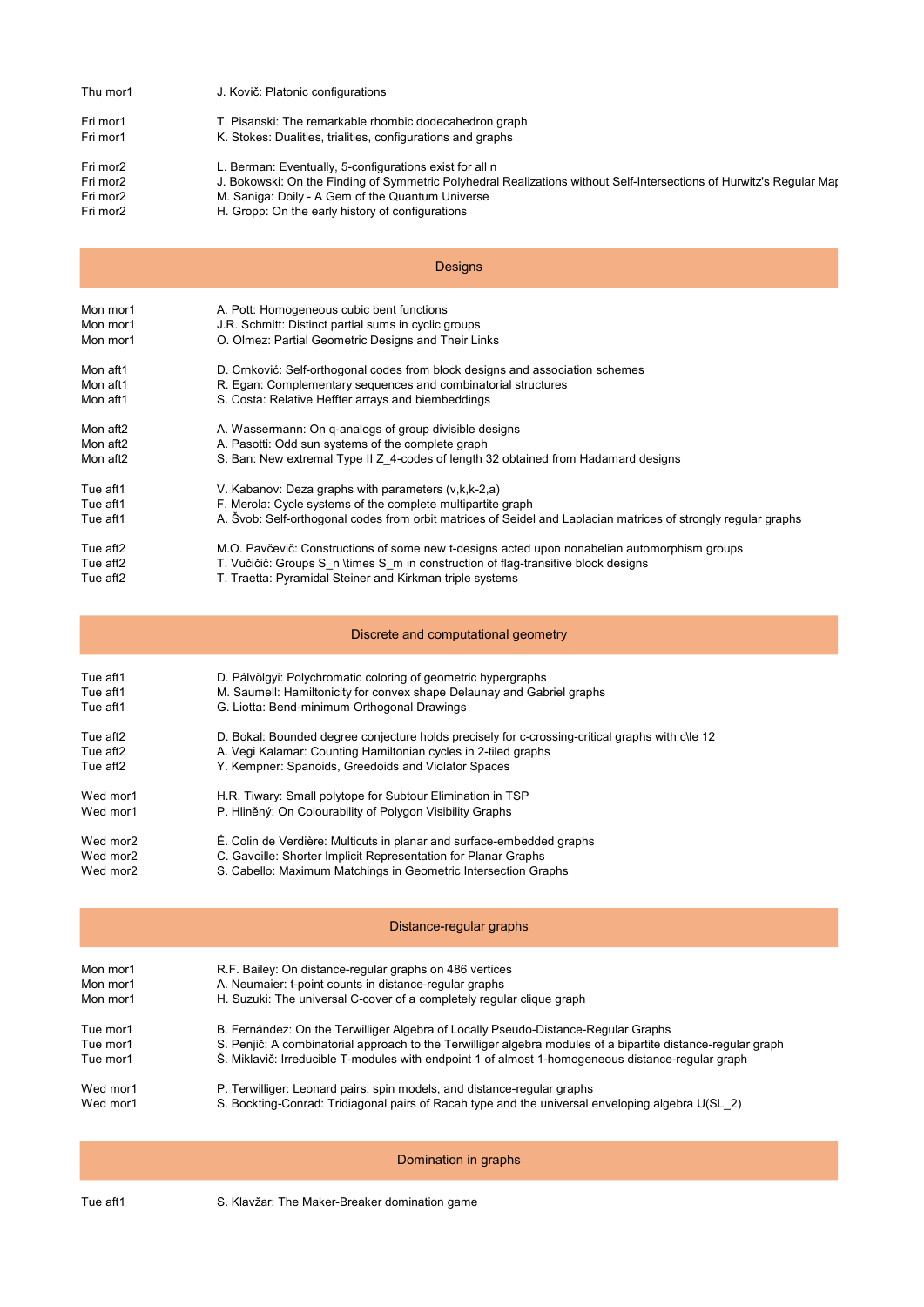| Tue aft1 | T. Gologranc: On graphs with equal total domination and Grundy total domination number |
|----------|----------------------------------------------------------------------------------------|
| Tue aft1 | T. Kos: On the Grundy dominating sequences                                             |
| Tue aft2 | B. Brešar: Graphs with a unique maximum open packing                                   |
| Tue aft2 | M. Jakovac: Relating the annihilation number and two domination invariants             |
| Tue aft2 | L. Hernandez Lucas: Dominating sets in finite generalized quadrangles                  |
| Wed mor2 | I. Peterin: [1, k]-domination number of lexicographic product of graphs                |
| Wed mor2 | T. Kraner Šumenjak: On k-rainbow independent domination in graphs                      |
| Wed mor2 | A. Tepeh: On k-rainbow total domination in graphs                                      |
| Fri mor2 | P. Dorbec: Reconfiguring and enumerating dominating sets.                              |
| Fri mor2 | M.A. Henning: The independent domatic number and the total domatic number              |
| Fri mor2 | A. Lakshmanan S.: Double Roman Domination Number                                       |
| Fri mor2 | B. Martínez-Barona: Identifying codes in line digraphs                                 |

#### Finite Geometries

| Tue mor1<br>Tue mor1<br>Tue mor1 | S. Adriaensen: An Investigation into Small Weight Code Words of Projective Geometric Codes<br>L. Denaux: Small weight code words arising from the incidence of points and hyperplanes in $PG(n,q)$<br>F. Ihringer: New SDP Bounds on Subspace Codes |
|----------------------------------|-----------------------------------------------------------------------------------------------------------------------------------------------------------------------------------------------------------------------------------------------------|
| Thu mor1                         | S. Ball: Maximum Distance Separable Codes: Recent advances and applications                                                                                                                                                                         |
| Thu mor1<br>Thu mor1             | M. Lavrauw: MDS codes, arcs and tensors<br>G. Marino: Subspace code constructions                                                                                                                                                                   |
| Thu aft1                         | J. D'haeseleer: Projective solids pairwise intersecting in at least a line                                                                                                                                                                          |
| Thu aft1                         | M. De Boeck: Cameron-Liebler classes for finite geometries                                                                                                                                                                                          |
| Thu aft1                         | S. Glasby: Classical groups and transitive actions on subspaces                                                                                                                                                                                     |
| Thu aft2                         | Z. Blázsik: Balanced upper chromatic number of PG(2,q)                                                                                                                                                                                              |
| Thu aft2                         | V. Pepe: A construction for clique-free pseudorandom graphs                                                                                                                                                                                         |
| Thu aft2                         | S. Mattheus: Bipartite Ramsey numbers: C 4 versus the star                                                                                                                                                                                          |
| Fri aft 1                        | B. Csajbók: Generalising KM-arcs                                                                                                                                                                                                                    |
| Fri aft 1                        | G. Kiss: On resolving sets for the point-line incidence graph of $PG(n,q)$                                                                                                                                                                          |
| Fri aft 1                        | T. Szőnyi: On the stability of Baer subplanes                                                                                                                                                                                                       |

### Games on graphs

| Mon aft1<br>Mon aft1 | J. Grytczuk: Choosability Games<br>É. Sopena: A connected version of the graph coloring game |
|----------------------|----------------------------------------------------------------------------------------------|
| Mon aft1             | D. Stesl: Indicated coloring game on Cartesian products of graphs                            |
| Mon aft2             | S. Dantas: The Graceful Game                                                                 |
| Mon aft2             | D.B. West: The Slow-Coloring Game on a Graph                                                 |
| Mon aft2             | G. Puleo: Online Sum-Paintability: Slow-Coloring of Trees                                    |
| Tue mor1             | Cs. Bujtás: Domination and transversal games: Conjectures and perfectness                    |
| Tue mor1             | V. Iršič: Some results on the connected domination game                                      |
| Tue mor1             | T. James: Domination game on split graphs                                                    |
| Wed mor1             | A. Pongrácz: Non-deterministic decision making on finite graphs                              |

#### Wed mor1 D. Pinto: Replicator equations on graphs

### General Graph Theory

| Mon1 | G. Rácz: Generalized Lah numbers and their graph theoretical interpretation          |
|------|--------------------------------------------------------------------------------------|
| Mon1 | G. Nyul: Various generalizations of Bell numbers                                     |
| Mon1 | G. Bacsó: The Equal-Sum-Free Subset problem                                          |
| Mon2 | S. Cichacz: Group distance magic hypercubes                                          |
| Mon2 | B.K. Sahoo: Vertex connectivity of the power graph of a finite cyclic group          |
| Mon2 | M. Grech: Wreath product of permutation groups as the automorphism group of a graph. |
| Mon3 | M. Debski: Edge colorings avoiding patterns                                          |
| Mon3 | H. Furmańczyk: Equitable list vertex colourability and arboricity of grids           |
| Mon3 | M. Maceková: Acyclic coloring of graphs with prescribed maximum average degree       |
|      |                                                                                      |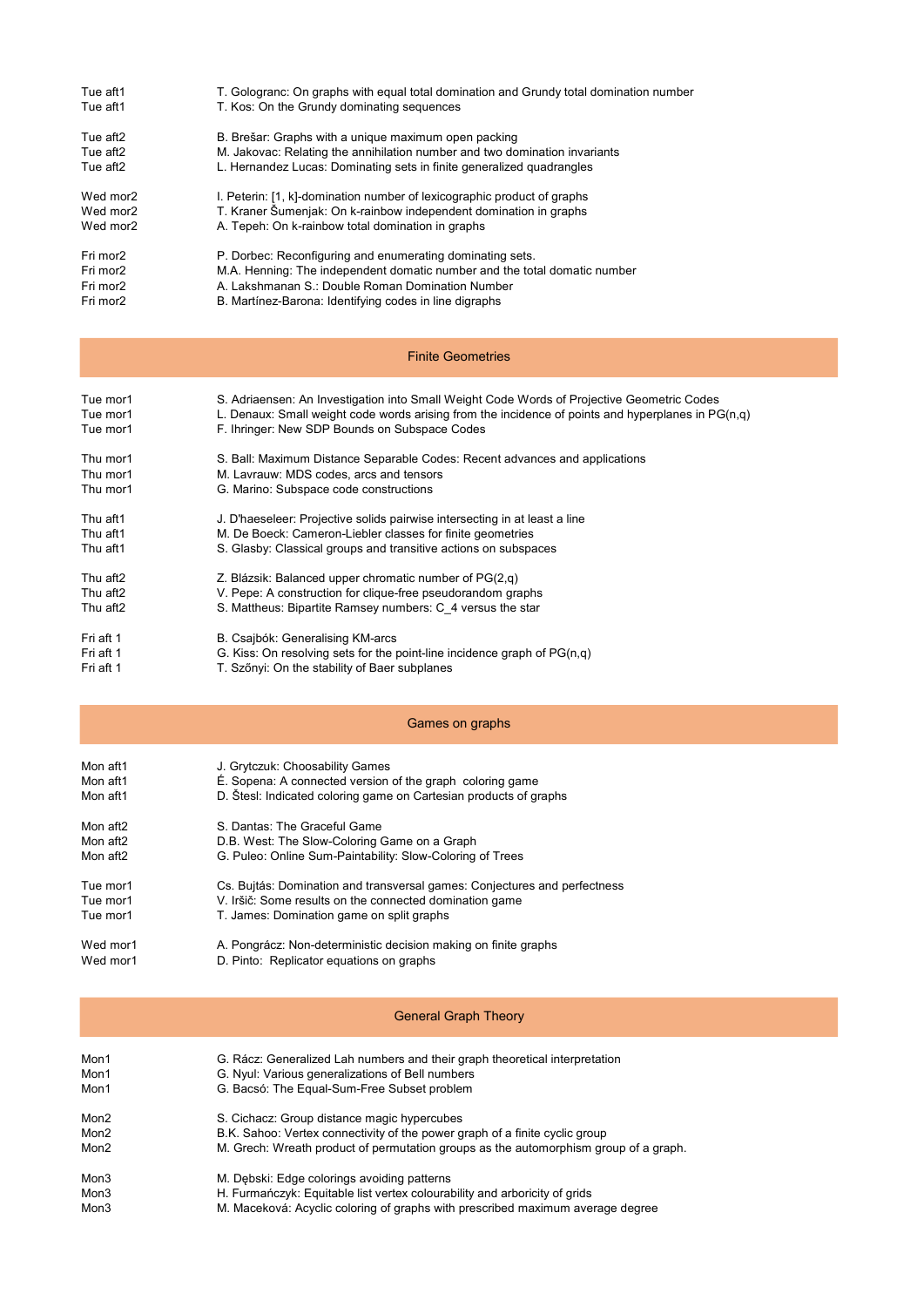| Mon4     | F. Hoersch: Highly vertex-connected orientations of regular eulerian graphs                                            |
|----------|------------------------------------------------------------------------------------------------------------------------|
| Mon4     | Y. Suzuki: Partially Broken Orientations of Eulerian Plane Graphs                                                      |
| Mon4     | I. Fabrici: Circumference of essentially 4-connected planar graphs                                                     |
| Mon5     | S. Pagani: Discrete tomography: a graph-theoretical formulation of local uniqueness for two directions                 |
| Mon5     | B. Zak: Determination of the optimal ship trajectory in a collision situation with the use of directed graphs          |
| Mon5     | J. Garus: Underwater vehicle trajectory planning using the graph theory in dynamic environments with obstacles         |
| Mon6     | A. Vesel: Packing colorings of Sierpiński-type and H graphs                                                            |
| Mon6     | K. Ando: Some new local conditions for k-contractible edges                                                            |
| Mon6     | D. Labbate: Non bipartite regular 2-factor isomorphic graphs: an update                                                |
| Tue1     | M. Hecht: Tight Localisations of Minimial Feedback Sets in Cubic Time                                                  |
| Tue1     | G.Y. Katona: Complexity questions for minimally t-tough graphs                                                         |
| Tue1     | G. Kubicki: An optimal algorithm for stopping on the element closest to the center of an interval                      |
| Tue2     | J. Goedgebeur: Graphs with few Hamiltonian Cycles                                                                      |
| Tue2     | J. Zerafa: Hamiltonian cycles containing a prescribed perfect matching                                                 |
| Tue2     | D. Mattiolo: Some results regarding upper and lower bounds on the circular flow number of snarks                       |
| Wed1     | J. Cooper: Finitely forcible graph limits are universal                                                                |
| Wed1     | C. Lindorfer: Ends of graphs and the language of self-avoiding walks                                                   |
| Wed2     | B. Patkós: On the general position problem on Kneser graphs                                                            |
| Wed2     | S. Majstorovič: Graphs preserving total distance upon vertex removal                                                   |
| Wed2     | M. Pizaña: Cliques, Logic and Games                                                                                    |
| Thu1     | D. Osthus: Decompositions into isomorphic rainbow spanning trees                                                       |
| Thu1     | M. Ellingham: The structure of 4-connected K {2,t}-minor-free graphs                                                   |
| Thu1     | G. Fijavž: Forbidding prism immersions                                                                                 |
| Thu2     | F. Lehner: On the cop-number of toroidal graphs                                                                        |
| Thu2     | A. Nakamoto: Vertex-face structures in quadrangulations on surfaces                                                    |
| Thu2     | G. Mazzuoccolo: Reduction of the Berge-Fulkerson Conjecture to cyclically 5-edge-connected snarks                      |
| Fri1     | D. Ye: Circuit Covers of Signed Graphs                                                                                 |
| Fri1     | M. Vizer: On the Turán number of edge ordered graphs                                                                   |
| Fri1     | C. Xiao: The Turán number of the square of a path                                                                      |
| Fri2     | S. Bonvicini: A variant of orthogonality for symmetric Latin squares                                                   |
| Fri2     | M. Abreu: Orthogonal Array Configurations                                                                              |
| Fri2     | F.I. Becerra López: Integer invariants of a graph manifold using Hirzenbruch-Jung continued fractions on the linking n |
| Fri3     | A. Tyc: Z-knotted triangulations of surfaces                                                                           |
| Fri3     | M. Pankov: Face z-monodromies in triangulations of surfaces                                                            |
| Fri3     | M. Kwiatkowski: Tree structured z-knotted triangulations of a sphere.                                                  |
| Fri4     | V. Pallozzi Lavorante: AG codes from the second generalization of the GK maximal curve                                 |
| Fri4     | D. Hawtin: s-Elusive Codes in Hamming Graphs                                                                           |
| Fri4     | S. Veldsman: Congruences and subdirect representations of graphs                                                       |
|          | <b>Graph coloring</b>                                                                                                  |
| Tue mor1 | I. Schiermeyer: Polynomial chi-binding functions and forbidden induced subgraphs - a survey                            |
| Tue mor1 | J. Ferme: Graphs that are critical for the packing chromatic number                                                    |
| Tue mor1 | D. Rall: Packing chromatic vertex-critical graphs                                                                      |
| Tue aft1 | M. Anholcer: Majority coloring of infinite digraphs                                                                    |
| Tue aft1 | B. Lužar: Homogeneous Coloring of Graphs                                                                               |
| Tue aft1 | R. Škrekovski: Some results and problems on unique-maximum colorings of plane graphs                                   |
| Tue aft2 | X. Li: Monochromatic disconnection of graphs                                                                           |
| Tue aft2 | E. Kubicka: Total coloring of graphs with minimum sum of colors; existance of T-strong graphs and trees.               |
| Tue aft2 | J. Przybyło: The 1-2-3 Conjecture almost holds for regular graphs                                                      |
| Thu mor1 | J. Barát: Decomposition of cubic graphs related to Wegner's conjecture                                                 |
| Thu mor1 | M. Sleszyńska-Nowak: Strong cliques in graphs                                                                          |

Thu mor1 E. Drgas-Burchardt: Consecutive colouring of oriented graphs

Metric Graph Theory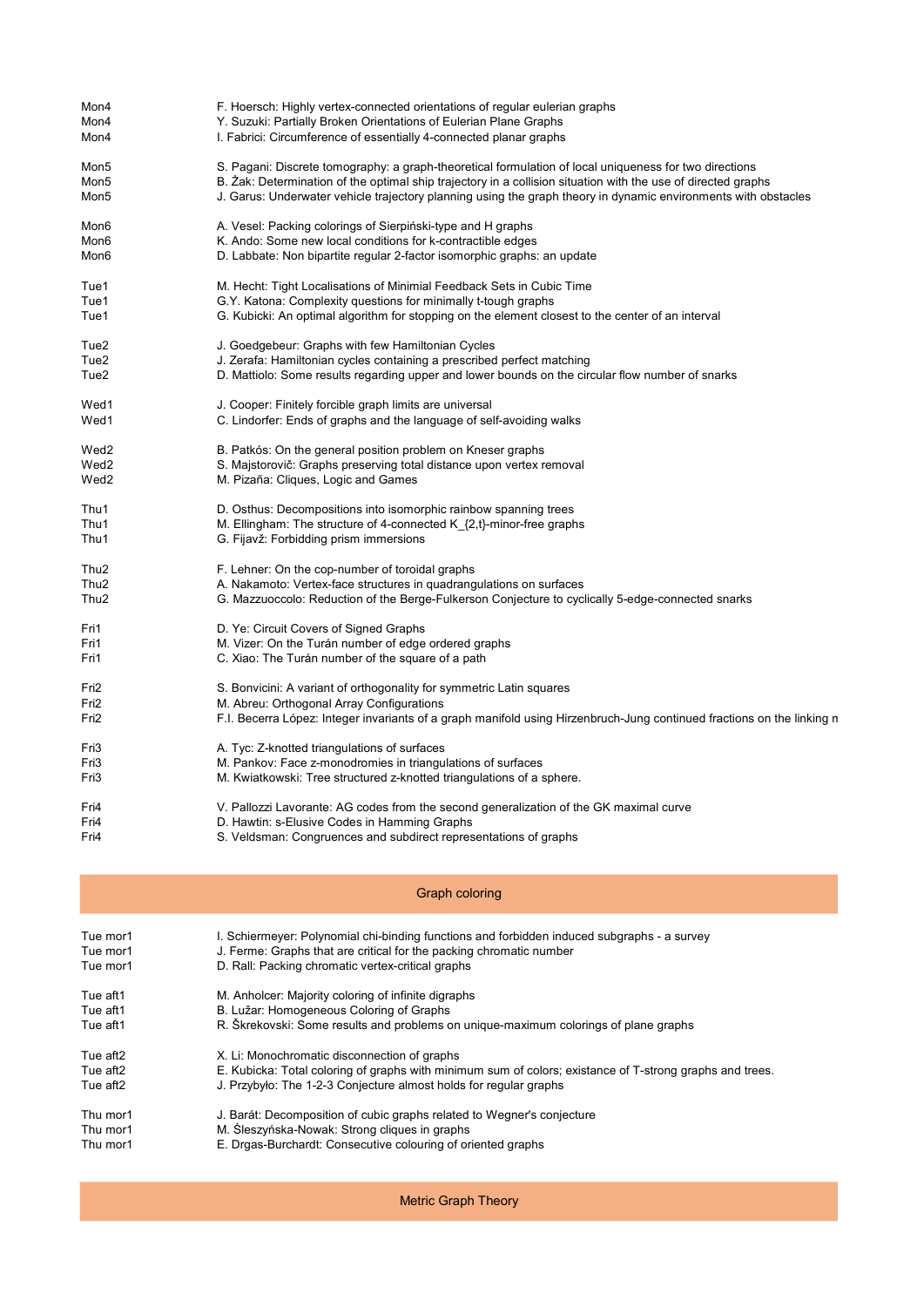| Wed mor1 | I.G. Yero: Uniquely identifying the vertices of a graph by means of distance multisets                                  |
|----------|-------------------------------------------------------------------------------------------------------------------------|
| Wed mor1 | V. Junnila: On the Solid-Metric Dimension of a Graph                                                                    |
| Thu mor1 | T. Laihonen: On Resolving Several Vertices in a Graph                                                                   |
| Thu mor1 | M. Mora: k-Fault-tolerant resolving sets in graphs                                                                      |
| Thu mor1 | E. Yi: The fractional k-metric dimension of graphs                                                                      |
| Thu aft1 | B. DasGupta: Computational complexities of three problems related to computing the metric anti-dimension of a grap      |
| Thu aft1 | Y. Ramírez-Cruz: Constrained incremental resolvability in dynamic graphs: a case study in active re-identification atta |
| Thu aft1 | A. Kelenc: Hausdorff Distance Between Trees in Polynomial Time                                                          |
| Thu aft2 | C.X. Kang: The connected metric dimension at a vertex of a graph                                                        |
| Thu aft2 | M.L. Puertas: Bounding the determining number of a graph by removing twins                                              |
| Thu aft2 | A. Taranenko: On graphs achieving the trivial upper bound for edge metric dimension                                     |
| Fri mor1 | D. Kuziak: Metric and strong metric dimensions of direct product graphs                                                 |
| Fri mor1 | R. Simanjuntak: Centroidal dimensions of product graphs                                                                 |
|          |                                                                                                                         |
|          |                                                                                                                         |

|          | <b>Polytopes</b>                                                           |  |
|----------|----------------------------------------------------------------------------|--|
| Tue mor1 | M. Rosenfeld: Branko Grünbaum, the mathematician who beat the odds         |  |
| Tue mor1 | A.I. Weiss: Realizations of regular abstract polytopes in euclidean spaces |  |
| Tue mor1 | D. Leemans: Rank reduction of string C-group representations               |  |
| Tue aft1 | I. Hubard: Geometric chiral polyhedra in 3-dimensional spaces              |  |
| Tue aft1 | J. Bracho: A family of finite quiral polyhedra in S <sup>1</sup> 3         |  |
| Tue aft1 | M. Conder: Chiral polytopes of arbitrarily large rank                      |  |
| Wed mor2 | M.E. Fernandes: Locally spherical hypertopes                               |  |
| Wed mor2 | C.A. Piedade: Possible degrees of Toroidal Regular Maps                    |  |
| Wed mor2 | G. Williams: Geometric realizability of simplicial 3-spheres               |  |
| Thu aft1 | L. Montejano: On the Geometric Banach Conjecture                           |  |
| Thu aft1 | T. Marc: Oriented matroids as graphs                                       |  |
| Thu aft1 | E. Mochan: 2- orbit polytopes                                              |  |
| Thu aft2 | D. Pellicer: Tight chiral abstract polytopes                               |  |
|          |                                                                            |  |

Thu aft2 A. Montero: Highly symmetric toroidal polytopes Thu aft2 S. Wilson: Rotary 4-Maniplexes having one facet

## Spectral Graph Theory

| Mon mor1 | W. Imrich: The Structure of Quartic Graphs with Minimal Spectral Gap                                                    |
|----------|-------------------------------------------------------------------------------------------------------------------------|
| Mon mor1 | A. Gavrilyuk: On the multiplicities of digraph eigenvalues                                                              |
| Mon mor1 | M. Andelic: Tridiagonal matrices and spectral properties of some graph classes                                          |
| Mon aft1 | A. Abiad: A characterization and an application of weight-regular partitions of graphs                                  |
| Mon aft1 | C. Dalfo: A new general method to obtain the spectrum and local spectra of a graph from its regular partitions          |
| Mon aft1 | I. Sciriha: On graphs with the same main eigenspace                                                                     |
|          |                                                                                                                         |
| Mon aft2 | P. Wissing: The negative tetrahedron and the first infinite family of connected digraphs that are strongly determined b |
| Mon aft2 | A. Farrugia: Generating Pairs of Generalized Cospectral Graphs from Controllable Graphs                                 |
| Mon aft2 | T. Taniguchi: A generalization of Hoffman Graph                                                                         |
|          |                                                                                                                         |
| Tue aft1 | Z. Stanič: Notes on spectra of signed graphs                                                                            |
| Tue aft1 | M. Brunetti: On Some Spectral Properties of Signed Circular Caterpillars                                                |
| Tue aft1 | V. Ambat: The Distance Spectra of Some Graph Classes - A Survey                                                         |
| Tue aft2 | B. Mohar: About the smallest eigenvalue of non-bipartite graphs                                                         |
| Tue aft2 | S. Pavlíková: Inverting non-invertible labeled trees                                                                    |
| Tue aft2 | K.L. Patra: Laplacian eigenvalues of the zero divisor graph of the ring Z n                                             |
|          |                                                                                                                         |
| Thu mor1 | B. Mihailovič: Some examples of transformations that preserve sgn(\lambda 2-r)                                          |
| Thu mor1 | P. Rama: Spectral and combinatorial properties of lexicographic polynomials of graphs                                   |
| Thu mor1 | General S.J. Pinheiro: Erdős-Gallai type results on weighted degree sequences of graphs                                 |
|          |                                                                                                                         |
| Fri mor1 | J. Wang: On graphs whose spectral radius does not exceed the Hoffman limit value                                        |
| Fri mor1 | F. Belardo: On some recent results of Slobodan K. Simič (1948-2019)                                                     |